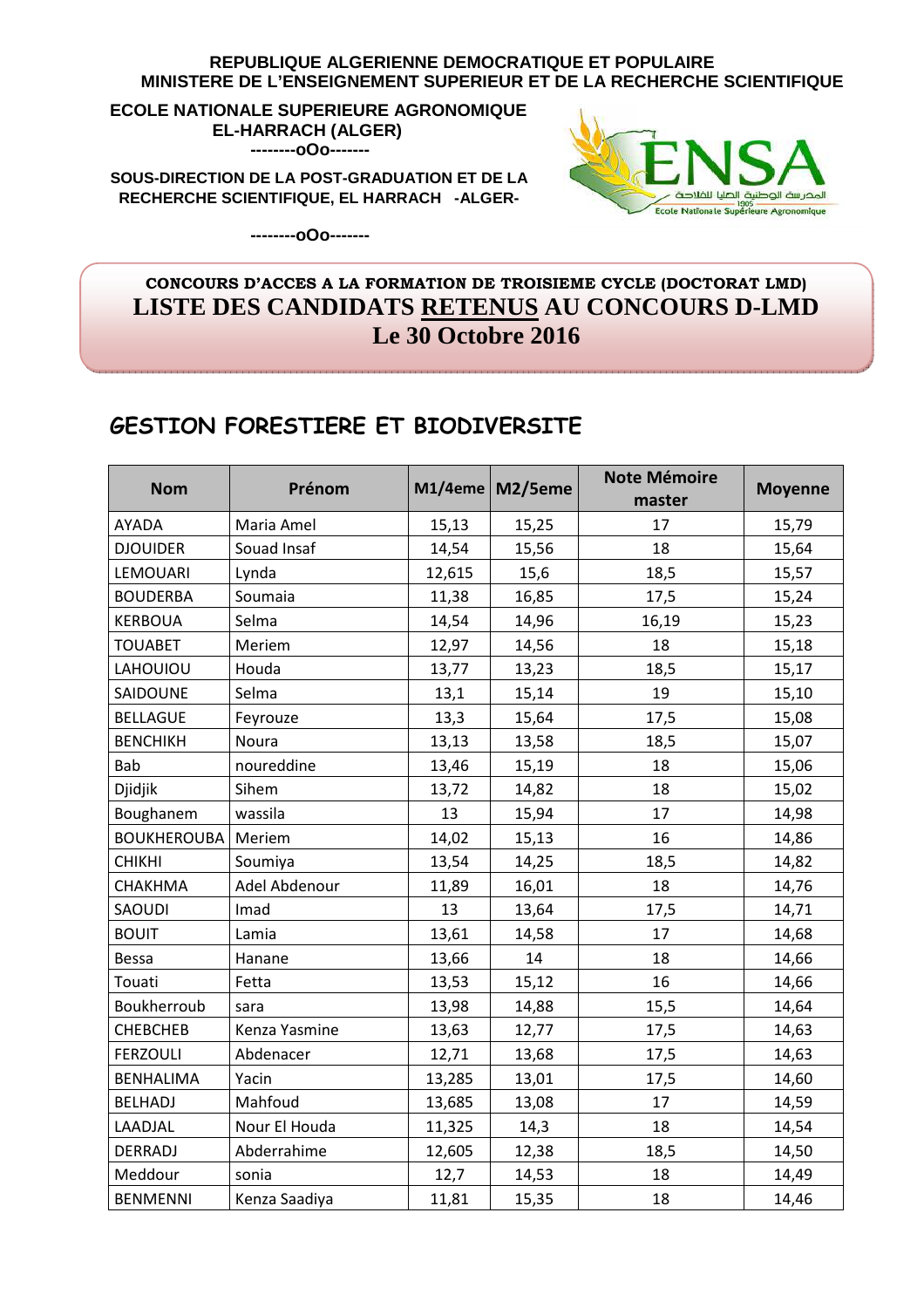| <b>KACIMI</b>   | Yamina               | 13,79  | 13,75 | 17    | 14,42 |
|-----------------|----------------------|--------|-------|-------|-------|
| Mihoub          | Zineb                | 13,56  | 13,22 | 18,5  | 14,41 |
|                 | Anouar Mohamed       |        |       |       |       |
| <b>SERTI</b>    | Tahar                | 11,71  | 14,47 | 17    | 14,39 |
| Attafi          | Khaoula              | 13,1   | 13,83 | 18    | 14,37 |
| YANES           | Lynda                | 13,615 | 11,49 | 18    | 14,37 |
| <b>GOMRI</b>    | Fatima               | 12,345 | 13,74 | 17    | 14,36 |
| Smail           | Megdouda             | 13,77  | 13,57 | 17    | 14,34 |
| <b>BENAICHA</b> | Mohamed yacine       | 12,315 | 14,01 | 16,5  | 14,28 |
| <b>FOURAR</b>   | Hadjer               | 13,37  | 12,69 | 16,75 | 14,27 |
| difi            | mohamed amine        | 12,03  | 14,64 | 18    | 14,27 |
| <b>FATHI</b>    | Moustapha            | 13,89  | 13,72 | 16    | 14,24 |
| Hadjail         | nacera               | 12,95  | 13,58 | 18    | 14,21 |
| MADANI          | Djaouida             | 12,355 | 12,5  | 17,5  | 14,12 |
| <b>HAMLAOUI</b> | Abdelkader           | 12,53  | 12,25 | 17,5  | 14,09 |
| ZEMOULI         | Saida                | 12,72  | 13,06 | 16,5  | 14,09 |
| SOLTANI         | Abdelazziz           | 12,38  | 12,88 | 17    | 14,09 |
| Amrouni         | yasmina              | 12,52  | 13,42 | 18,5  | 14,08 |
| Djenidi         | aicha                | 12,97  | 13,44 | 17,5  | 14,06 |
| RAFAI           | Wahiba               | 12,93  | 13,47 | 17,5  | 14,06 |
| <b>MAOUCHI</b>  | Dehia                | 13,68  | 13,45 | 16    | 14,05 |
| <b>HOUCHAI</b>  | Faïrouz              | 12,76  | 12,35 | 17    | 14,04 |
| Rabii           | kheira               | 13,17  | 13,17 | 17,5  | 14,04 |
| Yousfi          | Faima Zohra          | 12,91  | 13,29 | 17,5  | 13,98 |
| <b>BOUKHARI</b> | Imane                | 12,54  | 12,4  | 17    | 13,98 |
| ABIB            | Abdelkrim            | 12,595 | 11,77 | 17,5  | 13,96 |
| <b>HALIMI</b>   | Rabie                | 11,175 | 13,55 | 17    | 13,91 |
| <b>KORIBAA</b>  | Imane                | 12,18  | 13,57 | 18    | 13,90 |
| Boukrouba       | Meriem imene         | 12,78  | 13,21 | 17,5  | 13,90 |
| Djihal          | <b>Mohamed Amine</b> | 12,2   | 13,67 | 17,5  | 13,85 |
| Zerouala        | Assem                | 12,29  | 13,46 | 17,5  | 13,80 |
| MESSELMI        | Messaouda            | 12,54  | 12,64 | 18,5  | 13,77 |
| <b>OUDAH</b>    | Asma                 | 11,78  | 14,48 | 16    | 13,70 |
| <b>HADJEB</b>   | Nassima              | 12,41  | 12,8  | 18    | 13,68 |
| <b>BOURAYA</b>  | Rahima               | 13,52  | 12,64 | 14,83 | 13,66 |
| ZENZANE         | Walid                | 11,12  | 13,32 | 16,5  | 13,65 |
| <b>AZIEZ</b>    | Meriem Hadia         | 12,04  | 13,47 | 17    | 13,60 |
| Attaf           | fatma zohra          | 11,975 | 12,31 | 16,5  | 13,60 |
| ZENBOUDJI       | Mohamed El Hadi      | 13,53  | 13,45 | 14    | 13,59 |
| <b>FOUDIH</b>   | Abderrahime          | 10,85  | 12,4  | 17,5  | 13,58 |
| <b>NAILI</b>    | Said                 | 13,17  | 12,76 | 16    | 13,57 |
| BELKACEMI       | Med Abdesmed         | 12,61  | 12,81 | 17    | 13,57 |
| ZAREB           | Zahira               | 10,8   | 11,77 | 18,12 | 13,56 |
| HAMMOUM         | Nawel                | 10,33  | 14,97 | 17    | 13,52 |
| ABDELLAOUI      | Ali                  | 11,81  | 11,08 | 17,5  | 13,46 |
| MECHRAOUI       | Choïb                | 11,29  | 11,96 | 17    | 13,42 |
| <b>KESSAL</b>   | Imad eddine          | 11,52  | 11,22 | 17,5  | 13,41 |
| Ali Ahmed       | Wassila              | 12,35  | 12,89 | 16,5  | 13,40 |
| Fendouchi       | Mahmoud              | 12,81  | 12,67 | 16    | 13,39 |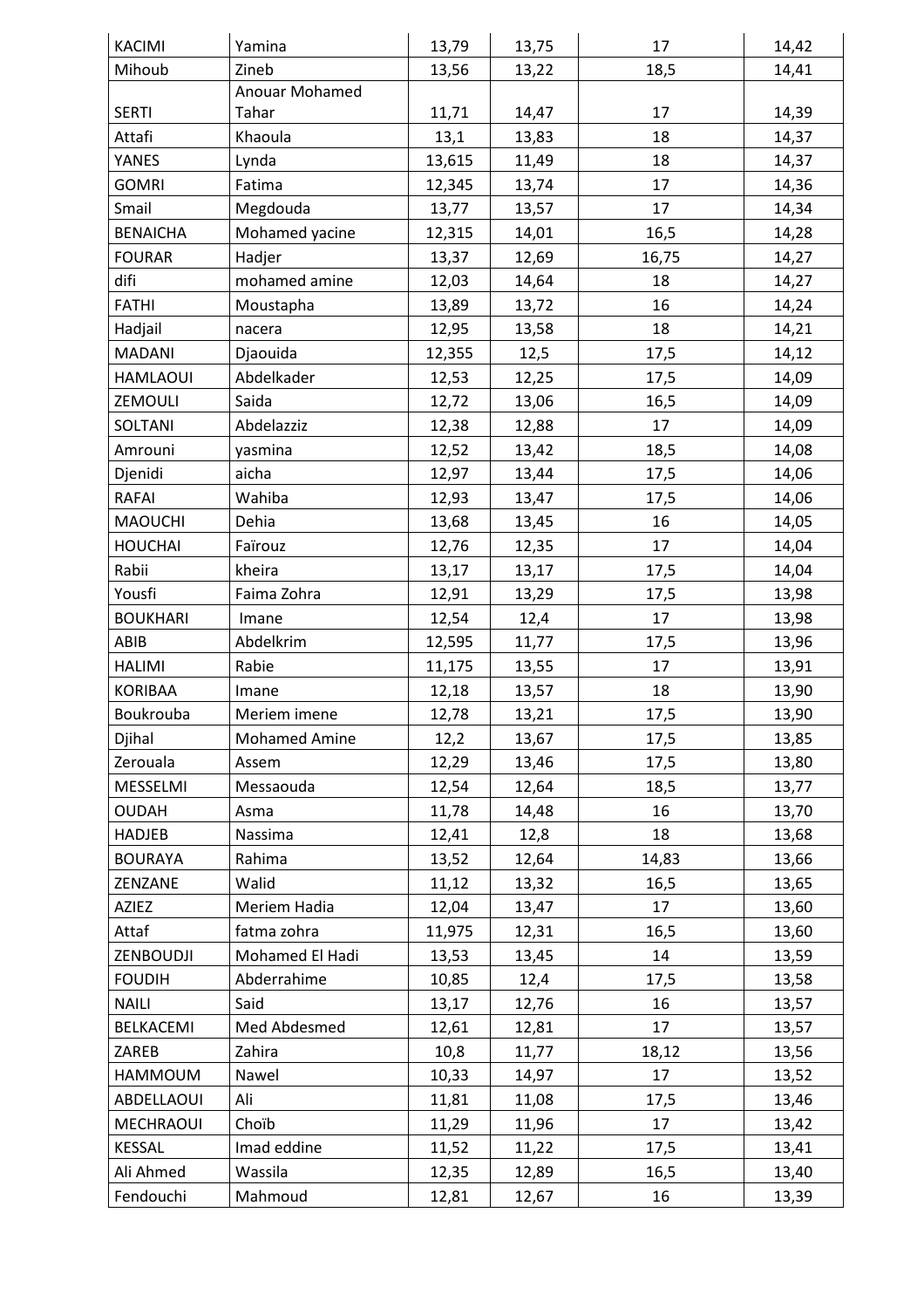| MAHIEDDINE         | Sarah        | 10,725 | 10,74 | 18,69 | 13,39 |
|--------------------|--------------|--------|-------|-------|-------|
| <b>DOUIDA</b>      | Nacer Eddine | 11,47  | 13,46 | 17    | 13,37 |
| Boussena           | Anter        | 11,27  | 13,55 | 17    | 13,33 |
| Laouar             | Wissem       | 12,05  | 13,14 | 14,75 | 13,31 |
| <b>SAICHI</b>      | Manal        | 11,63  | 13,15 | 17    | 13,31 |
| <b>Ould Maamar</b> | Ibtissam     | 11,9   | 12,41 | 17,5  | 13,22 |
| <b>BARED</b>       | Morad        | 10,385 | 12,24 | 17    | 13,21 |
| Lamrani            | safia        | 11,45  | 12,64 | 17,5  | 13,14 |
| <b>GUELLABI</b>    | Nihal        | 12,12  | 11,46 | 18,5  | 13,13 |
| <b>BOUGUERRA</b>   | Amazigh      | 11,055 | 10,73 | 17,5  | 13,10 |
| Mohguen            | Abir         | 11,77  | 12,36 | 17    | 13,05 |
| Bouraoui           | Mehdi        | 11,38  | 12,74 | 17    | 13,05 |
| BADJELMANE         | Ahmed        | 10,67  | 11,44 | 17    | 13,04 |
| Touati             | Ismail       | 11,65  | 12,13 | 17,5  | 13,01 |
| ZAIDI              | <b>RIMA</b>  | 12,25  | 11,71 | 17    | 12,98 |
| Annane             | Imene        | 11,005 | 11,12 | 16,66 | 12,93 |
| <b>BOULAA</b>      | Somia        | 11,12  | 12,1  | 18    | 12,89 |
| Nakib              | houria       | 12,19  | 10,74 | 18,5  | 12,87 |
| jabout             | Abdelhakim   | 11,7   | 11,88 | 17    | 12,83 |
| el guecier         | nacera       | 12,01  | 11,32 | 17,5  | 12,83 |
| <b>KHENDEK</b>     | RADHWANE     | 12,79  | 11,68 | 15,19 | 12,83 |
| <b>TAHROUR</b>     | Hakim        | 10,975 | 12,75 | 14,67 | 12,80 |
| <b>HADDAD</b>      | Halima       | 11,31  | 10,4  | 16,66 | 12,79 |
| ZAIDI              | Ahmed        | 10,83  | 12,26 | 17,5  | 12,74 |
| <b>DJELOUD</b>     | Messaouda    | 10     | 14,3  | 15    | 12,72 |
| <b>GHARBI</b>      | Houcem       | 12,09  | 11,12 | 17    | 12,68 |
| Abderrahime        | hanane       | 10,92  | 10,81 | 16,25 | 12,66 |
| <b>BAGHDOUD</b>    | Dahmane      | 10,41  | 10,42 | 17    | 12,61 |
| <b>TOUATI</b>      | Ahmed        | 11,61  | 11,84 | 16    | 12,58 |
| Righi              | Friha        | 12,11  | 10,76 | 17    | 12,55 |
| ZAATOUT            | Fayza        | 10,92  | 12,76 | 15    | 12,47 |
| Guettaf            | noureddine   | 12,33  | 10,59 | 16    | 12,37 |
| Belhanafi          | Nouha        | 12,17  | 10,15 | 17    | 12,33 |
| <b>HADJI</b>       | Said         | 10,12  | 11,65 | 17    | 12,11 |
| BENNAMANE          | Abdelah      | 10,96  | 10,03 | 17,5  | 11,90 |
| Morsli             | El Mahdi     | 11,8   | 11,74 | 12    | 11,82 |
| <b>BENTOUMI</b>    | Imene Hania  | 11,79  | 10,03 | 13    | 11,33 |
| <b>DOUYER</b>      | Fares        | 10,35  | 10,26 | 12    | 10,87 |